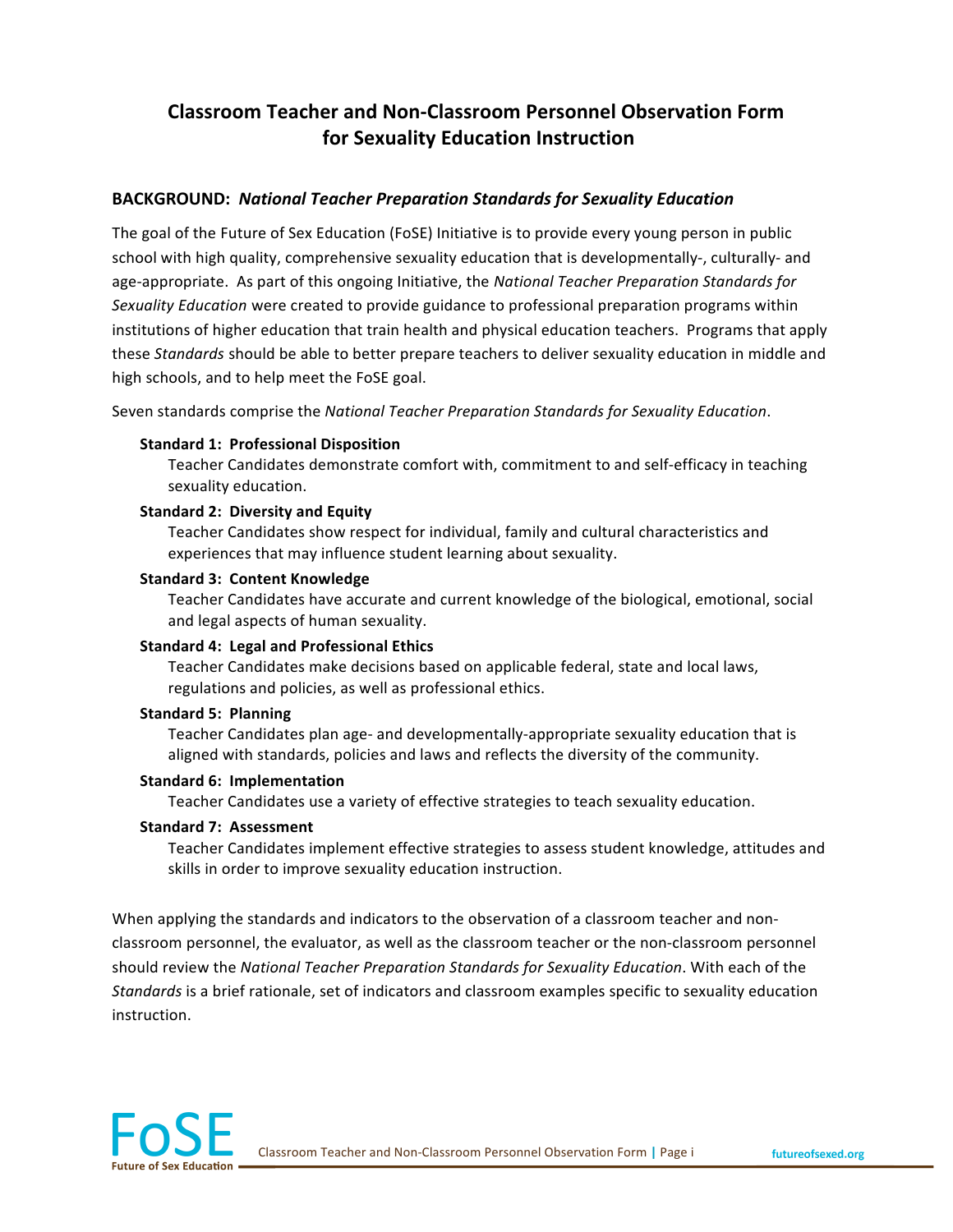### **INTRODUCTION**

The Classroom Teacher and Non-Classroom Personnel Observation Form for Sexuality Education *Instruction (Observation Form)* is aligned with the *National Teacher Preparation Standards for Sexuality Education*, and is to be used when evaluating classroom teachers or non-classroom personnel<sup>1</sup> who are delivering a sexuality education lesson or implementing a sexuality education program in the middle school or high school classroom. The form may be used by district or school personnel such as a principal/headmaster, vice principal, department chair, curriculum coordinator, mentor teacher, teacher leader or peer teacher. The completed form serves as a record of an observation for both the teacher and the evaluator.

Where applicable in the criteria on the *Observation Form*, indicators from the *National Teacher Preparation Standards for Sexuality Education* are identified (e.g., 1.1). The *Characteristics of Effective Sexuality and HIV Education Programs*<sup>2</sup> and principles of effective teaching<sup>3,4</sup> were used to guide criteria used in the Observation Form. Each indicator may not be observed in a single lesson or even over several lessons. Therefore, the evaluator should use caution when evaluating the efficacy of the lesson based on the number of indicators checked.

Prior to the observation, a conference should be held between the evaluator and the teacher. During the conference, the evaluator should provide the teacher with the *Observation Form* (pgs. 1 – 3); the teacher should provide the evaluator with a copy of the lesson plan that will be used to guide instruction on the day of the observation. The Observation Form should be shared in advance with non-classroom personnel to assist them in planning, implementation and assessment of the sexuality education lesson(s)/program to be presented. The feedback may provide valuable information and assist school officials in making decisions about inviting or continued use of certain non-classroom personnel.

For the classroom teacher, this record, along with other forms of evidence of teacher performance and professionalism, may be used to inform the summative evaluation of the teacher. For the non-classroom personnel, this record will be used to provide feedback to the regular classroom teacher(s) and school administrator(s) on his or her performance.



!!!!!!!!!!!!!!!!!!!!!!!!!!!!!!!!!!!!!!!!!!!!!!!!!!!!!!!!!!!!

 $1$  Non-classroom personnel may include school nurses, school psychologists, HIV/STD education specialists, health educators, curriculum specialists, instructional trainers, guest speakers representing community-based organizations, and instructional support personnel (Carbaugh, Marzano, & Toth, 2013) whose primary job is not day-to-day instruction of students.<br><sup>2</sup> Kirby D. *Emerging Answers: Research Findings on Programs to Reduce Teen Pregnancy*. Washington, DC: Nati

to Prevent Teen Pregnancy; 2008. Available at http://www.advocatesforyouth.org/topics-issues/sexeducation/832?task=view.<br><sup>3</sup> Eberly Center Teaching Excellence and Educational Innovation. *Principles of Teaching*; n.d. Avai

https://www.cmu.edu/teaching/principles/teaching.html.

<sup>&</sup>lt;sup>4</sup> Centers for Disease Control and Prevention (CDC). *Health Education Curriculum Analysis Tool*. Atlanta, GA: CDC; 2012.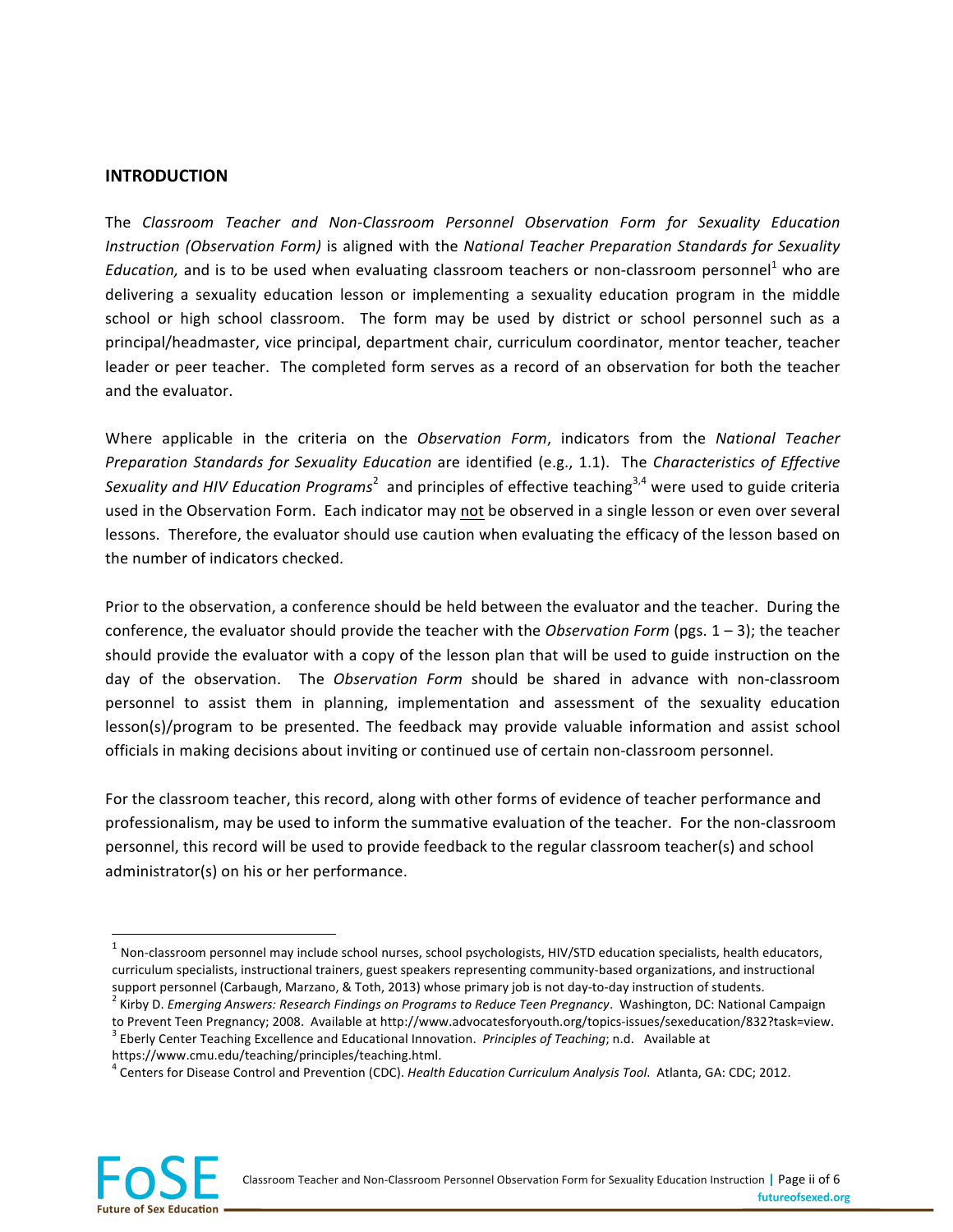# **Classroom)Teacher)and)Non1Classroom)Personnel<sup>5</sup> Observation)Form**

## for Sexuality Education Instruction

| Directions: Fill in the information in the blank spaces.                                                                                                                           |                                      |  |  |  |  |  |
|------------------------------------------------------------------------------------------------------------------------------------------------------------------------------------|--------------------------------------|--|--|--|--|--|
|                                                                                                                                                                                    |                                      |  |  |  |  |  |
|                                                                                                                                                                                    | School: ____________________________ |  |  |  |  |  |
| <b>For Non-Classroom Personnel</b>                                                                                                                                                 |                                      |  |  |  |  |  |
| <b>Employment responsibility</b> (e.g., school nurse, instructional specialist, curriculum coordinator,<br>instructional coach, health educator, instructional support personnel): |                                      |  |  |  |  |  |
|                                                                                                                                                                                    |                                      |  |  |  |  |  |
|                                                                                                                                                                                    |                                      |  |  |  |  |  |
| <u> 1989 - Johann Stoff, deutscher Stoffen und der Stoffen und der Stoffen und der Stoffen und der Stoffen und de</u>                                                              |                                      |  |  |  |  |  |
|                                                                                                                                                                                    |                                      |  |  |  |  |  |
|                                                                                                                                                                                    |                                      |  |  |  |  |  |

| <b>SCORING RUBRIC</b>                      |                                                                                                                      |  |  |  |  |
|--------------------------------------------|----------------------------------------------------------------------------------------------------------------------|--|--|--|--|
| Apply this Scoring Rubric to all Criteria. |                                                                                                                      |  |  |  |  |
| <b>Not Proficient (NP):</b>                | The educator's performance for this criterion is unsatisfactory and<br>not acceptable.                               |  |  |  |  |
| <b>Needs Improvement (NI):</b>             | The educator's performance on this criterion needs improvement.                                                      |  |  |  |  |
| <b>Proficient (P):</b>                     | The educator's performance fully meets the performance of the<br>criterion.                                          |  |  |  |  |
| $*N/A$ :                                   | The criterion/indicator is not applicable, was not observed, or there<br>was no evidence of the criterion/indicator. |  |  |  |  |

 $<sup>5</sup>$  For use in the Scoring Rubric and the Observation Form, "educator" is used to refer to both the Classroom Teacher</sup> and the Non-Classroom Personnel.



!!!!!!!!!!!!!!!!!!!!!!!!!!!!!!!!!!!!!!!!!!!!!!!!!!!!!!!!!!!!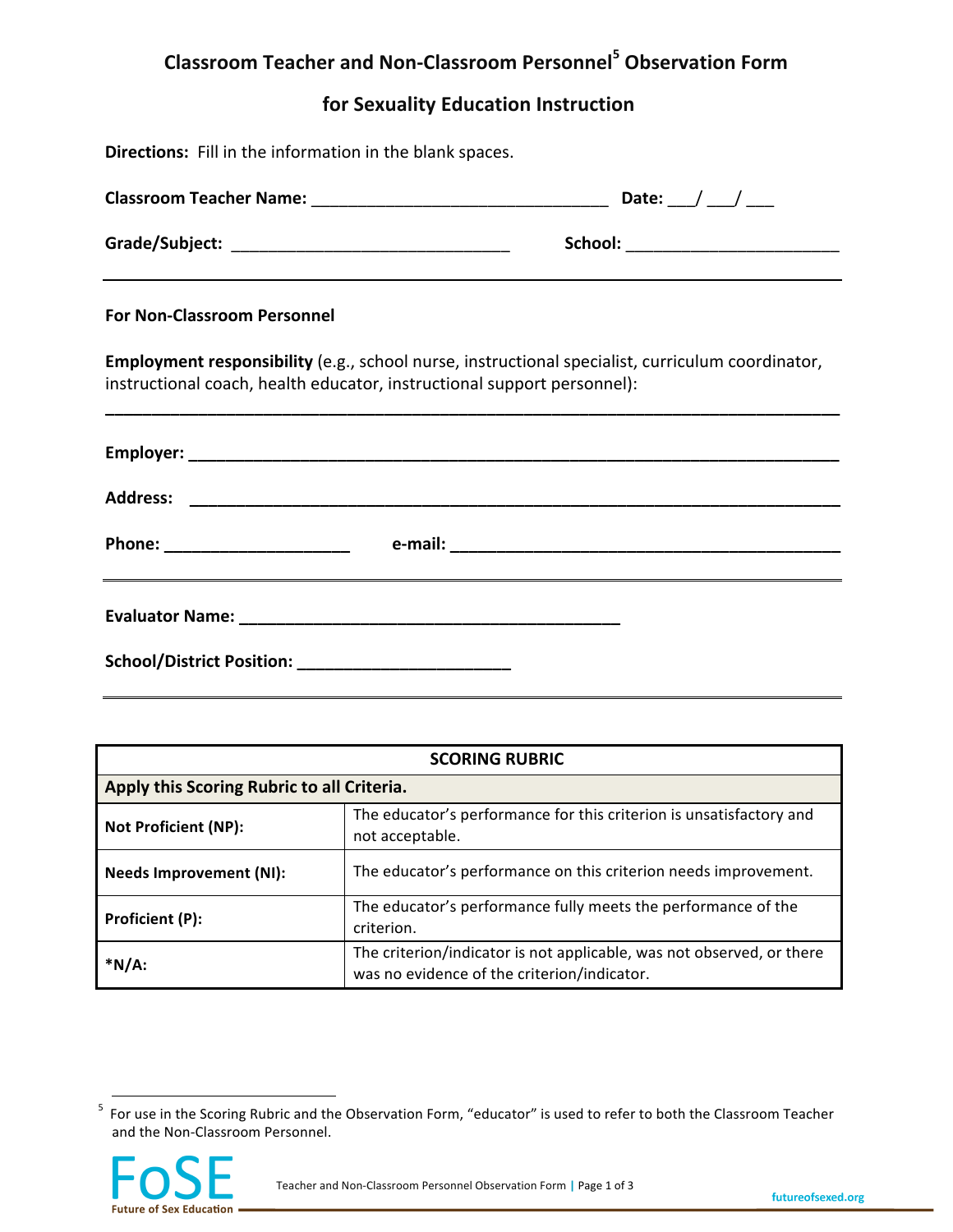## **Classroom)Teacher)and)Non1Classroom)Personnel)Observation)Form for Sexuality Education Instruction**

Directions: For each observation criterion, check ⊠ the appropriate and corresponding rating of the educator's performance proficiency using the Scoring Rubric (Proficient [P], Needs Improvement [NI], Not Proficient [NP], or N/A). On page 2, write overall comments, observations, examples and recommendations, and rate the educator's overall performance.

| <b>OBSERVATION CRITERIA</b>                                                                                                                                                                                                                                                                                  |   |           |           |     |                 |
|--------------------------------------------------------------------------------------------------------------------------------------------------------------------------------------------------------------------------------------------------------------------------------------------------------------|---|-----------|-----------|-----|-----------------|
| <b>Criteria</b>                                                                                                                                                                                                                                                                                              | P | <b>NI</b> | <b>NP</b> | N/A | <b>Comments</b> |
| Clearly communicates sexuality education instruction learning outcomes<br>and goals to students. <sup>2</sup>                                                                                                                                                                                                |   |           |           |     |                 |
| Provides sexuality education instruction that is accurate, current, and age-<br>and developmentally- appropriate, as reflected in the National Sexuality<br><b>Education Standards.</b> <sup>3.1</sup>                                                                                                       |   |           |           |     |                 |
| Creates a classroom learning environment that is safe, inclusive and<br>conducive to learning for all students. <sup>2.1</sup>                                                                                                                                                                               |   |           |           |     |                 |
| Acknowledges how students' background and experiences may affect their<br>personal beliefs, values and knowledge about sexuality. <sup>2.2</sup>                                                                                                                                                             |   |           |           |     |                 |
| Uses sexuality education materials that reflect the range of characteristics<br>of students and community and respect the diversities that exist in the<br>classroom. <sup>2.3</sup>                                                                                                                         |   |           |           |     |                 |
| Provides instruction focused on reducing one or more sexual behaviors<br>that lead to unintended pregnancy or sexually transmitted infections,<br>including HIV. <sup>2</sup>                                                                                                                                |   |           |           |     |                 |
| Provides basic, accurate information about: the risks of teen sexual<br>activity, ways to avoid intercourse or to use methods of protection against<br>pregnancy and sexually transmitted infections, and using methods of<br>protection against pregnancy and sexually transmitted infections. <sup>2</sup> |   |           |           |     |                 |
| Identifies valid and reliable sexual health information, health products and<br>community services relevant to students. <sup>3.6</sup>                                                                                                                                                                      |   |           |           |     |                 |
| Uses effective strategies to teach sexuality education in the cognitive,<br>affective and behavioral learning domains. <sup>5.4</sup>                                                                                                                                                                        |   |           |           |     |                 |
| Provides students with examples of and practice with communication,<br>negotiation and refusal skills. <sup>2,5.5</sup>                                                                                                                                                                                      |   |           |           |     |                 |
| Provides sexuality education instruction content and strategies that comply<br>with state/district laws, policies and standards. <sup>5.2</sup>                                                                                                                                                              |   |           |           |     |                 |
| As needed, explains relevant state and school district reporting laws and<br>procedures relating to student disclosure regarding sexual abuse, incest,<br>dating violence and other sexual health issues. <sup>4.1</sup>                                                                                     |   |           |           |     |                 |
| Employs teaching methods designed to have students personalize the<br>information. <sup>2</sup>                                                                                                                                                                                                              |   |           |           |     |                 |
| Connects lesson to realistic and relevant sexual health situations. <sup>6.4</sup>                                                                                                                                                                                                                           |   |           |           |     |                 |
| Uses sexuality education instruction and lesson activities that are<br>accessible, appropriate and challenging for students. <sup>2,6.4</sup>                                                                                                                                                                |   |           |           |     |                 |
| Applies effective classroom management skills specific to sexuality<br>education. <sup>6.2</sup>                                                                                                                                                                                                             |   |           |           |     |                 |
| Links lesson content to previous and future learning of sexuality and sexual<br>health. <sup>5.1</sup>                                                                                                                                                                                                       |   |           |           |     |                 |
| Uses multiple strategies to assess knowledge, skills and attitudes about<br>sexuality that are measurable, observable and aligned with learning<br>objectives. <sup>7.1</sup>                                                                                                                                |   |           |           |     |                 |
| Recognizes personal values, beliefs, biases and experiences related to<br>sexuality education. <sup>1.3</sup>                                                                                                                                                                                                |   |           |           |     |                 |
| Models comfort with, commitment to, and self-efficacy in teaching<br>sexuality education in age-and developmentally-appropriate ways. <sup>1.5</sup>                                                                                                                                                         |   |           |           |     |                 |

**1.1** Denotes indicator related to Standard.

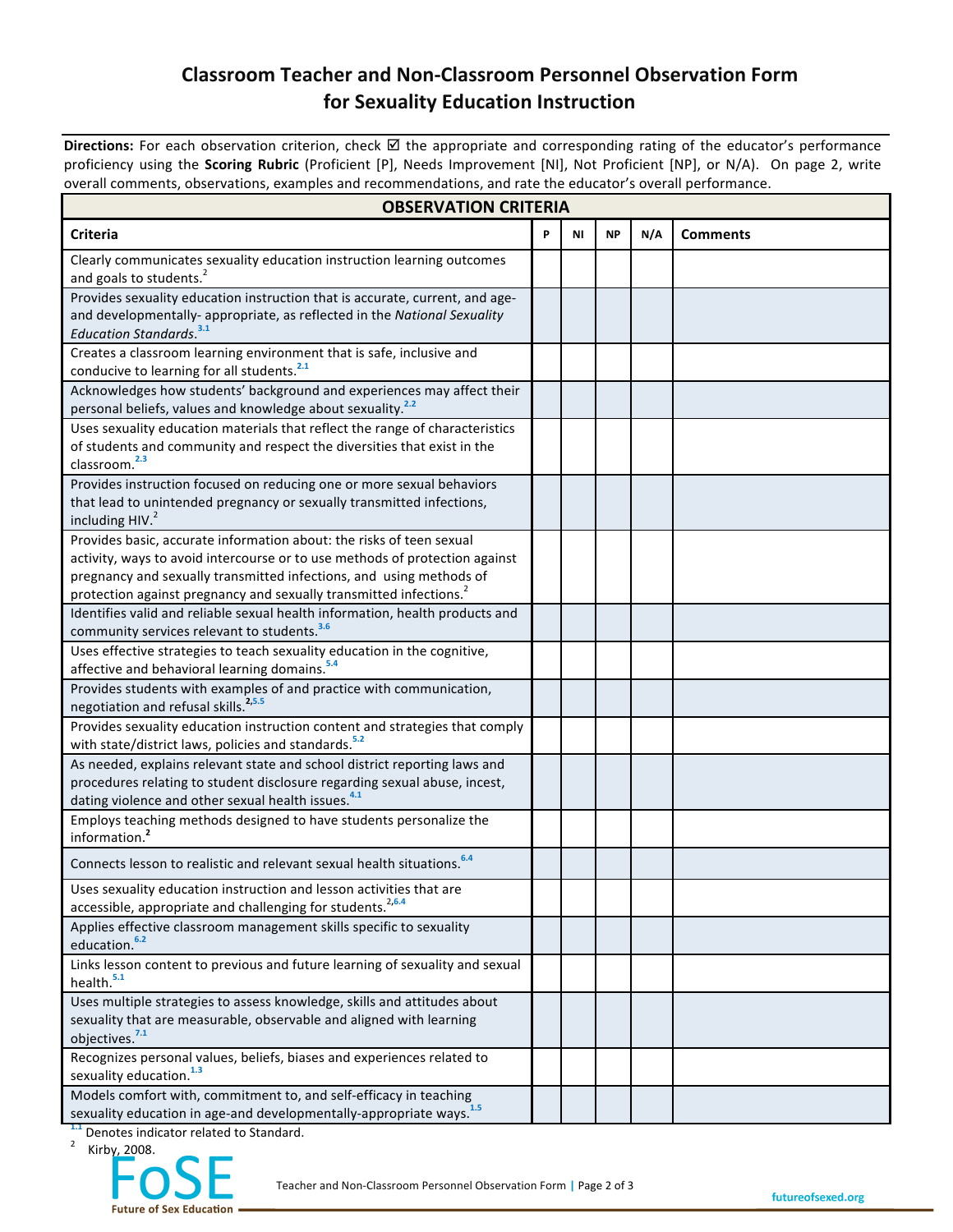# **Classroom)Teacher)and)Non1Classroom)Personnel)Observation)Form for Sexuality Education Instruction**

| <b>Overall Comments, Observations, and/or Examples:</b>                                                                     |               |                                                                                                                                                                                                                                                                                             |  |  |
|-----------------------------------------------------------------------------------------------------------------------------|---------------|---------------------------------------------------------------------------------------------------------------------------------------------------------------------------------------------------------------------------------------------------------------------------------------------|--|--|
| <b>Recommendations:</b>                                                                                                     |               |                                                                                                                                                                                                                                                                                             |  |  |
| <b>SCORING RUBRIC FOR OVERALL PERFORMANCE</b><br><b>Directions:</b> Check $\boxtimes$ one rating from scoring rubric below. |               |                                                                                                                                                                                                                                                                                             |  |  |
| Highly effective, exemplary<br>performance                                                                                  |               | The educator's performance and behaviors consistently and considerably exceed<br>expectations; behaviors have a strong positive impact on learners and/or classroom<br>climate. This rating is reserved for performance that is truly accomplished, and may<br>serve as a model for others. |  |  |
| <b>Effective, proficient performance</b>                                                                                    | $\mathcal{L}$ | The educator's performance and behaviors consistently meet expectations;<br>behaviors have a positive impact on learners and/or classroom climate. This rating is<br>the rigorous, expected performance level for most experienced educators.                                               |  |  |
| Ineffective, inadequate<br>performance                                                                                      | $\mathcal{L}$ | The educator's performance and behaviors are consistently below expectations and<br>need improvement. The educator requires support and assistance in meeting the<br>criteria.                                                                                                              |  |  |
| Unacceptable, unsatisfactory<br>performance                                                                                 |               | The educator's performance and behaviors are far below expectations; behaviors<br>were not only ineffective, but also unacceptable. The educator requires<br>considerable assistance and improvement prior to any further instruction.                                                      |  |  |

**Evaluator)signature: \_\_\_\_\_\_\_\_\_\_\_\_\_\_\_\_\_\_\_\_\_\_\_\_\_\_\_\_\_\_\_\_\_\_\_\_\_\_\_\_\_\_\_\_\_\_\_\_\_ Date:)\_\_\_\_\_\_\_\_\_\_\_\_\_\_**

**Classroom/Non1Classroom)Personnel)signature:)\_\_\_\_\_\_\_\_\_\_\_\_\_\_\_\_\_\_\_\_\_\_\_\_\_\_\_\_ Date:)\_\_\_\_\_\_\_\_\_\_\_\_\_\_**